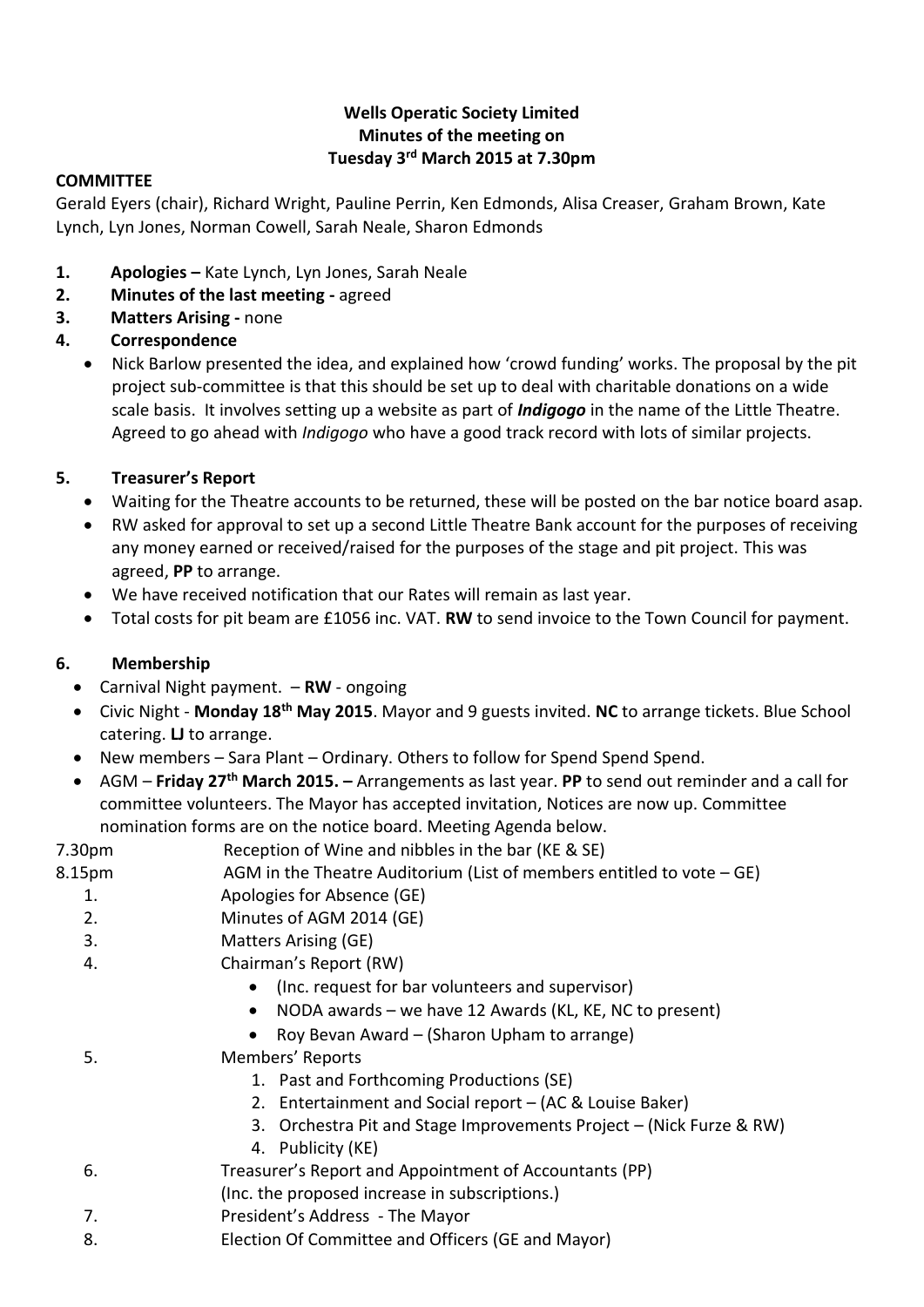Chairman Vice Chairman **Treasurer** Secretary Stage Representative Theatre Administrator Publicity Officer Patrons Secretary Committee Members (4) 9. Any Other Business (RW)

# **7. Publicity**

- All on track for Spend Spend Spend.
- It was agreed that a Twitter account for the Theatre is set up. Nick Barlow and Vicky Orman to arrange.

# **8. Theatre Renovations**

- Orchestra Pit Development (including handrail). Arrangements are now being made to launch in the very near future the full fundraising campaign for the stage and orchestra pit project. This will involve a few scheduled events this year, setting up a website for donations to be made through *Indigogo*, the Arts Council application, and specific approaches to potential donors.
- Ongoing items taken from the **maintenance minutes are –**
	- a. Rear Emergency Exit / passage lighting **GB** Bishops have now completed this work.
	- b. Bar lighting and music system **GB ongoing**
	- c. Auditorium seating **KE** visit the company in Westbury, Wilts next week
	- d. Wooden beam above the pit is now replaced with the steel version. Thanks to Croscombe Roofing. Completed

# **9. Productions/Trifold/Hire**

- **Friday and Saturday March 20th -21st 2015 Deckchairs -** four duologues, licence £90.00 (for 1 night), £40.00 spent on scripts, very little other costs. Members and guests can sign up for tickets or ring Doreen, £5.00 per person. Performance in the bar approx. 45 seats. Possibility of doing the Saturday night if there is the demand. Rehearsals Tuesday nights in the bar and Sunday afternoon 15th March, set up the bar on the Thursday night 19th March. (Divers have their AGM and are happy to work around). Low key lighting and sound run by Pete Ross.
- **May 18th – 23rd 2015** *- Spend Spend Spend,* Director **Brian Epps**, Producer **RW,** MD **- Sheila Ross**, SM **- Catherine Tucker,** Set Design - **Catherine Tucker**, Choreography **– Carol Applegate**, Costumes **– Tina Eyers and Jenny Hailes,** Lighting **- GB,** Sound **- GB,** Props **– Doreen Grant,** Budget – **agreed**, Ticket Price **– £12 & £10**, Rehearsal schedule – **done**
- **June 25th BOVTS** return with *Beau Stratagem***. RW. GB** to let them in.
- *Wells Variety Show* in aid of the Pit Development Fund **11th & 12th July**, ticket price £10. **SN** director.
- **September 23rd – 26th 2015 –** *Little Lights Up 3* Director **-Tina Eyers,** Producer **GE,** MD **Nick Barlow,** SM**- Chris Spray,** Set Design – **GE and Gareth Loxton**, Adult Choreography **– Judi Neale and Tina Eyers**, Children's Choreography – **Sarah Neale**, Sketches coordinator – **Doreen Grant**, Costumes **?,** Lighting**- Rob Rogers,** Sound – **Adrian Mitchell,** Props **-?,** Budget – **agreed**, Ticket Price **– £10 and £8**, Rehearsal schedule – **done**
- **December 12th – 19th 2015 – Pantomime -** *George and the Dragon* written by **Matthew Maisey**, Director **– Matthew Maisey**, Producer – **Vicky Orman**.
- **March 16th – 19th 2016 –** Any ideas??
- **Spring Show 16th -21st May 2016 –** *Return to the Forbidden Planet*, Director **Lois Harbinson**, MD **Sheila Ross**, Rights have been agreed. **GB** - produce and Lights